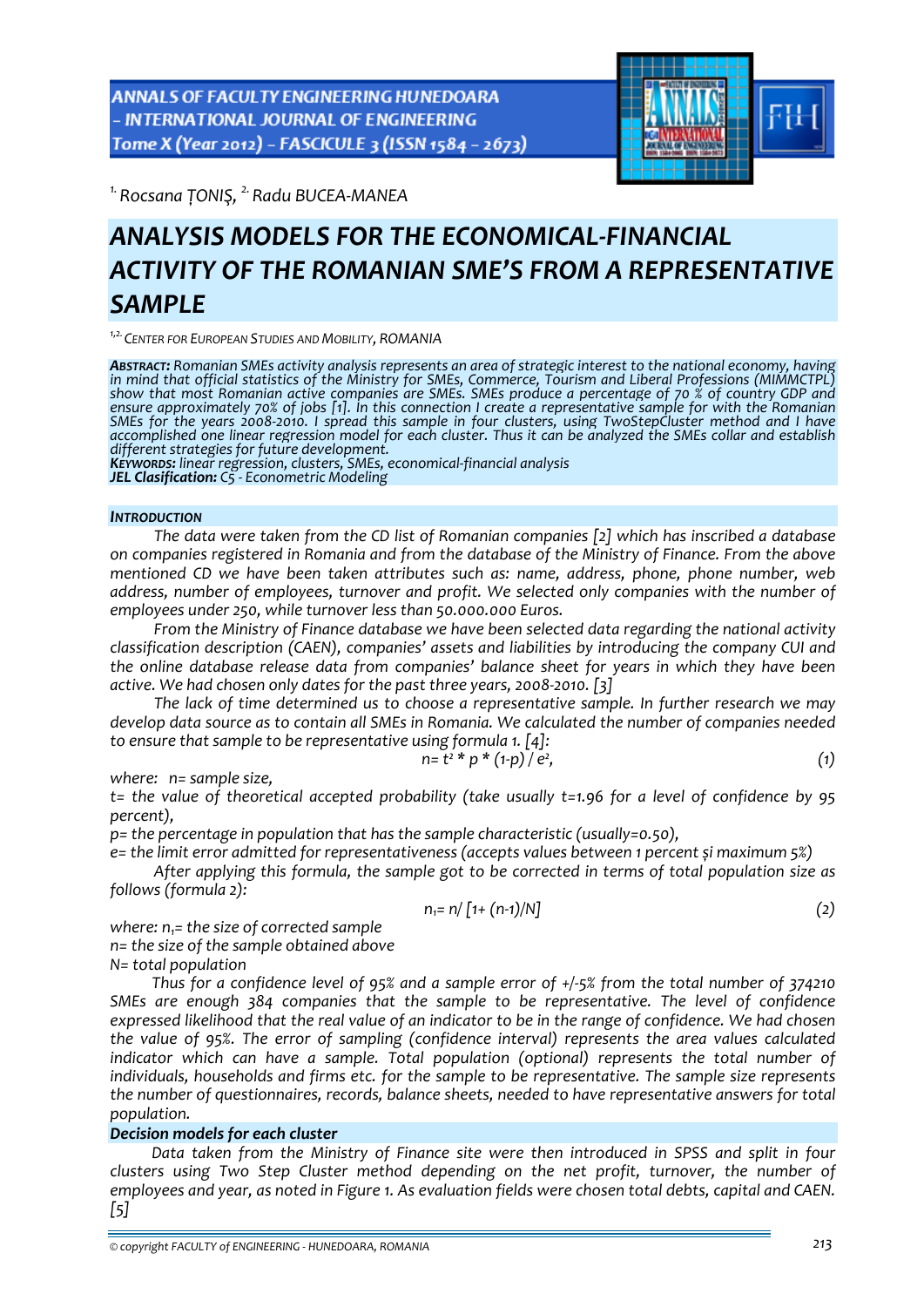

*Figure 1. Criteria of splitting sample in clusters*

*Applying this method results four clusters whose extent of cohesion and separation scattering is good (almost 1) as it can be noted in the figure 2.*

*Initial data base had contained 1797 records, relating to 599 SMEs for years 2008‐2010, but some of these fields were null. Finally database contains 1533 records relating to 511 companies for years 2008‐2010.* 

*Notice in figure 3 that the first cluster contains 534 records (34.8 % of total records) in particular from 2008 companies which have an average of 7 employees, with a turnover*





| Cluster          | $\mathbf{1}$        | 4                          | 3                          | $\overline{2}$            |  |
|------------------|---------------------|----------------------------|----------------------------|---------------------------|--|
| iize             | 34.8%               | 30.3%                      | 28.4%                      | 6.5%                      |  |
|                  | (534)               | (464)                      | (435)                      | (100)                     |  |
| nputs            | AN<br>2008 (100.0%) | <b>AN</b><br>2009 (100.0%) | <b>AN</b><br>2010 (100.0%) | <b>AN</b><br>2008 (38.0%) |  |
|                  | <b>NRSAL</b>        | <b>NRSAL</b>               | <b>NRSAL</b>               | <b>NRSAL</b>              |  |
|                  | 7.22                | 6.63                       | 7.38                       | 65.95                     |  |
|                  | CA.                 | CA.                        | CA                         | CA.                       |  |
|                  | 1010895.39          | 986969.68                  | 1132991.33                 | 20826339.24               |  |
|                  | <b>PN</b>           | PN                         | PN                         | PN                        |  |
|                  | 48643.51            | 27453.12                   | 15131.19                   | 285195.47                 |  |
| valuation Fields | DT.                 | DT.                        | DT.                        | <b>DT</b>                 |  |
|                  | 461.649.81          | 440,366.77                 | 663,438.11                 | 6,330,549.66              |  |
|                  | KT.                 | KT                         | KT                         | KT                        |  |
|                  | 237,794.71          | 274,212.92                 | 345,018.23                 | 3,855,311.41              |  |
|                  | CAEN                | CAEN                       | CAEN                       | CAEN                      |  |
|                  | 22 (5.2%)           | 22 (5.2%)                  | 22 (5.5%)                  | 28 (6.0%)                 |  |

*Figure 3. Each cluster characteristics*

*average of 1010895 RON and a net profit average of 48643 RON, most of them being small companies.*

*The second cluster consists of 100 records (6,5%) from 2008 (38%), 2009 and 2010, companies that* have on average of 66 employees, with a turnover average of 20826339 RON and a net profit average of *by 285195 RON, most of them being medium‐sized enterprises.* 



*Figure 4. Graphic representation of clusters characteristics*

*The third cluster consists of 435 records (28.4%), in particular from 2010, companies which have on average of 7 employees, with a smaller turnover average of 1132991 RON and net profit average of 15131 RON. They have a turnover average bigger than the turnover average from the fourth cluster, but companies in the forth cluster are more profitable.* 

*The fourth cluster consists of 464 records (30.3%), in particular from 2009, companies which have on average of 6 employees, with a smaller turnover average of 986969 RON and a net profit average of 27453 RON, being in particular small enterprises.*

*These characteristics are better represented in the figure 4.*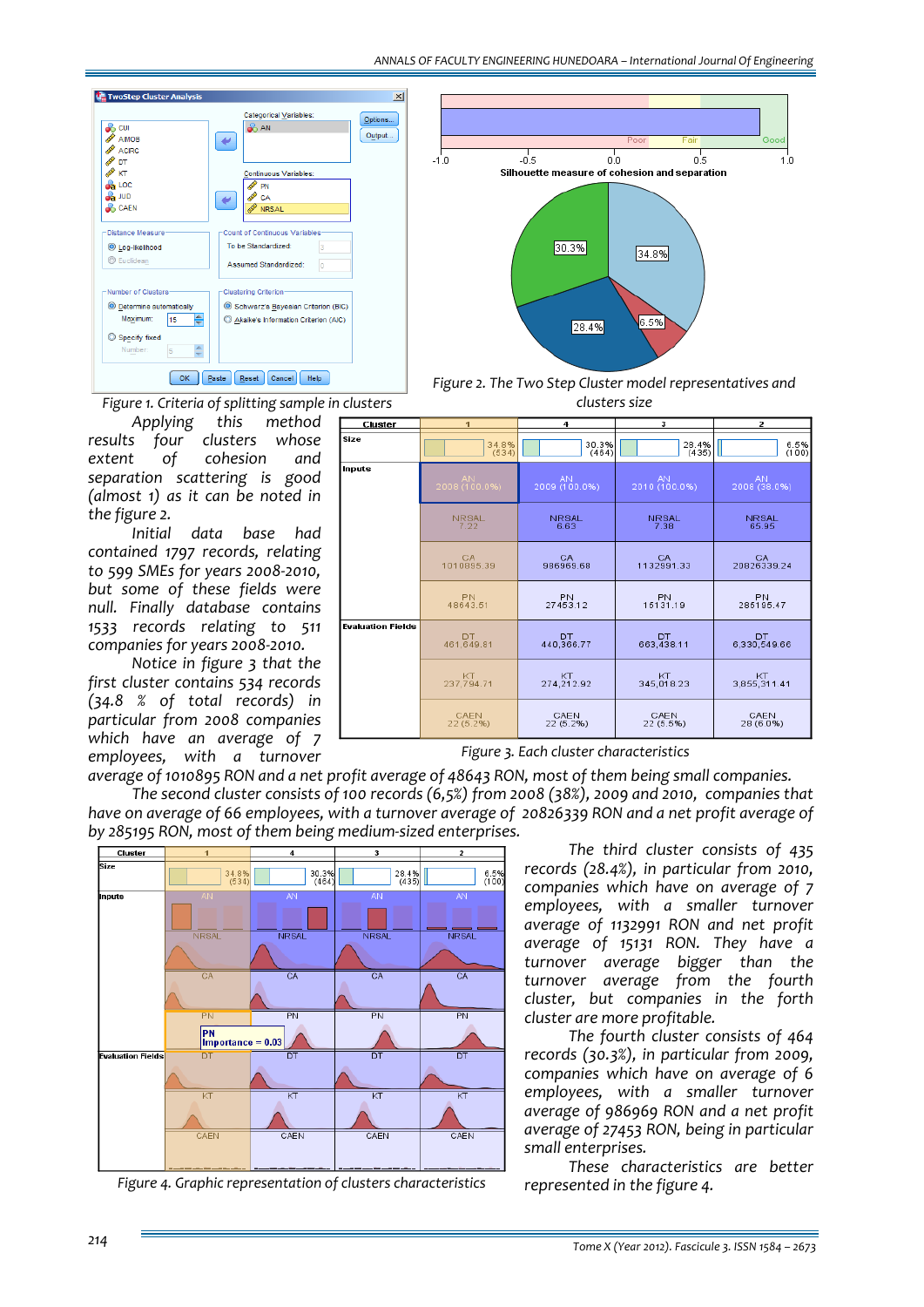

*Figure 5. The weight of splitting clusters criteria*

*regression model*

*The weight of factors taken into account was establish by SPSS: the most important factors are year and the number of employees, factors with average importance are turnover, debts total and capital and less important factors are net profit and CAEN. (Figure 5)*

*For each cluster we design a linear regression model, using SPSS. In the figure 6 we may observe de dependent (net profit) and independent (total expenditure, total revenues and number of employees) variable that form the model equation.*

*For the first cluster we design a linear regression equation that calculates the Net profit depending on total expenditure, total revenues and number of employees.*

|      | Table 1. Model summary for the first cluster |                      |                               |                   |  |  |  |  |  |
|------|----------------------------------------------|----------------------|-------------------------------|-------------------|--|--|--|--|--|
|      | Square                                       | Adjusted R<br>Square | Std. Error of the<br>Estimate | Durbin-<br>Watson |  |  |  |  |  |
|      |                                              |                      |                               |                   |  |  |  |  |  |
| .978 | .956                                         | -955                 | 30794.887                     | 1.935             |  |  |  |  |  |

*We start from the null hypothesis H0: the equation coefficients are 0 with the alternative hypothesis H1: the equation coefficients are different from 0. The model rejected the null hypothesis.*

*a. Predictors: (Constant), NrSal, VNT, ChT*

*b. Dependent Variable: PN*

*Model summary contains information concerning the coefficient of correlation and standard error* of estimation. It has to be noted the determination coefficient R Square  $(R^2)$  expressing what percent of *dependent variable is explained by independent variable, by the regression equation.* 

*The data series is well represented by the model because R2 is 0,956. R2 takes values within the* range o and 1. As  $R^2$  takes values closest to 1, the regression model adjusts better data from sample. It is *our case, too. (Table 1)*

*R2 adjusted indicates that 95.5% of dependent variable (profit net) variance was explained by the independent variables (total revenues, total expenses, number of employees). The rest of 4.5 % is explained by residual values. [6]*

| Model      | Sum of Squares     |     | Mean Sauare       |          | Sig. |       |
|------------|--------------------|-----|-------------------|----------|------|-------|
| Regression | 10856503574481.700 |     | 3618834524827.230 | 3816.028 | .000 | 95.55 |
| Residual   | 505457250183.095   | 533 | 948325047.248     |          |      | 4.44° |
| Total      | 11361960824664.800 | 536 |                   |          |      |       |

*Table 2. Anova model for the first cluster*

*a. Predictors: (Constant), NrSal, VNT, ChT*

*b. Dependent Variable: PN*

*In the Anova table, important information is F statistics, used to test the independent variables significance (only one in simple regression case, the procedure gets substance in the case of multiple* regression). The column Sig. is displayed the likelihood critical test, so that if Sig<0.05 (probability of 95 %) or 0.001 (probability of 99 %) rejects the null hypothesis of significance lack (H0) of the independent *variables in favor of alternative hypothesis that the regression model is one significant (H1).*

| Model      | Unstandardized<br>Coefficients |            | Standardized<br>Coefficients |          | Sig. | 95.0% Confidence<br>Interval for B |                |
|------------|--------------------------------|------------|------------------------------|----------|------|------------------------------------|----------------|
|            | B                              | Std. Error | Beta                         |          |      | Lower<br>Bound                     | Upper<br>Bound |
| 'Constant) | 1371.323                       | 1684.824   |                              | .814     | .416 | -1938.386                          | 4681.033       |
| VNT        | .822                           | .009       | 12.029                       | 93.721   | .000 | .805                               | .839           |
| ChT        | $-.821$                        | .009       | $-11.509$                    | -89.544  | .000 | $-839$                             | $-803$         |
| NrSal      | -489.636                       | 171.179    | $-0.032$                     | $-2.860$ | .004 | $-825.905$                         | -153.368       |

*Table 3. Coefficients for the first cluster*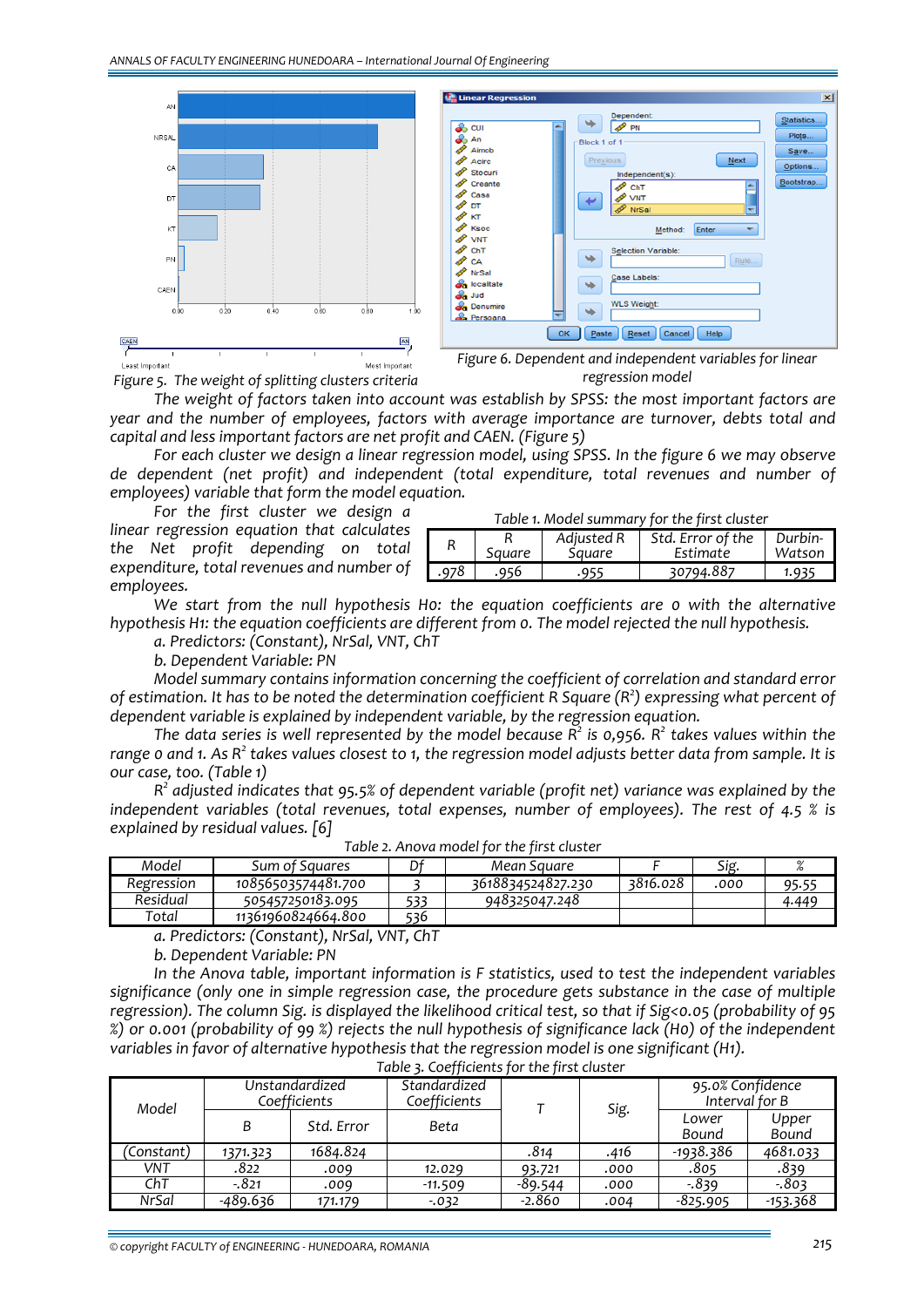### *a. Dependent Variable: PN*

*Coefficients table contains information regarding the equation coefficients: Column B presents the coefficient value, Std. Error present the standard error of the coefficient (standard deviation in the distribution of the poll coefficient), Beta presents the standardized coefficient value (shows with how* many deviations Y changes if X is changed by a standard deviation), T statistics - presents the coefficient *significance test, Sig. Presents the critical test likelihood. Therefore, a coefficient is significant (different from zero in the regression equation) if Sig < 0.05, or 0.001.* 

With a likelihood of 95 % the regression equation constant is covered by the interval  $[-1938.386;$ 4681.033], and equation parameters are covered by the intervals: [0.805; 0.839] for total revenues, [-0.839 : 0.803 I for total expenses and [-825.905 : 153.368 I for the number of employees. Notice that the value of significance coefficient t (.Sig) is less than 0.001, for all parameters, which confirms the validity *of all coefficients of the equation parameters. Thus the model adjusts correctly the data series. But the* value of significance coefficient t (.Sig) is 0.4 for the equation constant and the confidence interval is *large. Thus the constant was not very accurate calculated. (table 3)*

*The Durbin‐ Watson coefficient (1.93) is close to the value 2, so autocorrelation between variables* is very small and the model errors are very small. Now it can be applied the least squares method, to analyze residues. The model variance is not constant, so not all parameters are zero. We accept the *alternative hypothesis of heteroscedasticity, so we can design a regression equation. (table 1)*

*For the first cluster the curve regression equation is (3) :*

*PN=0.822\*VNT‐0.822\*ChT‐489.636\*NrSal+1371 (RON), (3)*

*where: PN = net profit*

*VNT = total revenue*

*ChT = total expenditure* 

*NrSal = number of employees*

*This equation allow SMEs from the cluster one to observe to what extent the specified parameters (total revenue, total expenses, number of employees) influences the value of net profit. One may replace parameters with different desirable values to do What IF analysis. For example: how is* changing net profit if total revenue increases by 5000 and the number of employees increases by 2.

*The values and interpretations are similar for the second, third and forth cluster but regression equation differs. We may notice, however that the first two clusters are more homogeneous and are better adjusted by the curve equation regression.*

| R    |        | Adiusted | Std. Error of |                    | Change Statistics |     |     |                |                   |
|------|--------|----------|---------------|--------------------|-------------------|-----|-----|----------------|-------------------|
|      | Sauare | R Sauare | the Estimate  | R Sauare<br>.hange | F Change          | df1 | df2 | Sig.<br>Change | Durbin-<br>Watson |
| .995 | 991    | .991     | 138994.887    | 991                | 3514.176          |     | ٩6  | .000           | 1.292             |

| Table 4. Model summary for the second cluster |  |  |
|-----------------------------------------------|--|--|
|-----------------------------------------------|--|--|

*a. Predictors: (Constant), NrSal, VNT, ChT*

*b. Dependent Variable: PN*

*Table 5. Anova model for the second cluster*

| Model      | Sum of Sauares      |    | Mean Sauare        |          | Sig. | $\sqrt{2}$ |
|------------|---------------------|----|--------------------|----------|------|------------|
| Regression | 203677185207941.000 |    | 67892395069313.700 | 3514.176 | .000 | 99.09762   |
| Residual   | 1854679551565.870   | 96 | 19319578662.145    |          |      | 0.902381   |
| Total      | 205531864759507.000 | ۵q |                    |          |      |            |

*a. Predictors: (Constant), NrSal, VNT, ChT*

*b. Dependent Variable: PN*

*Table 6. Model coefficients for the second cluster*

| Model      | Unstandardized<br>Coefficients |            | Standardized<br>Coefficients |            | Sig. | 95.0% Confidence Interval for |             |  |
|------------|--------------------------------|------------|------------------------------|------------|------|-------------------------------|-------------|--|
|            |                                | Std. Error | Beta                         |            |      | Lower Bound                   | Upper Bound |  |
| 'Constant) | -134419.546                    | 28183.454  |                              | -4.769     | .000 | -190363.260                   | -78475.831  |  |
| VNT        | .904                           | .009       | 18.878                       | 101.140    | .000 | .886                          | .922        |  |
| ChT        | $-905$                         | .009       | $-18.827$                    | $-100.331$ | .000 | $-922$                        | $-887$      |  |
| NrSal      | 864.657                        | 404.629    | .024                         | 2.137      | .035 | 61.474                        | 1667.840    |  |

# *Dependent Variable: PN*

*The parameters values for the curve regression equation for the second cluster and the model significance can be found in the Tables 4, 5, and 6. The equation is (4):*

*PN=0.904\*VNT‐0.905\*ChT+864.657\*NrSal‐134419.546 (RON) (4)*